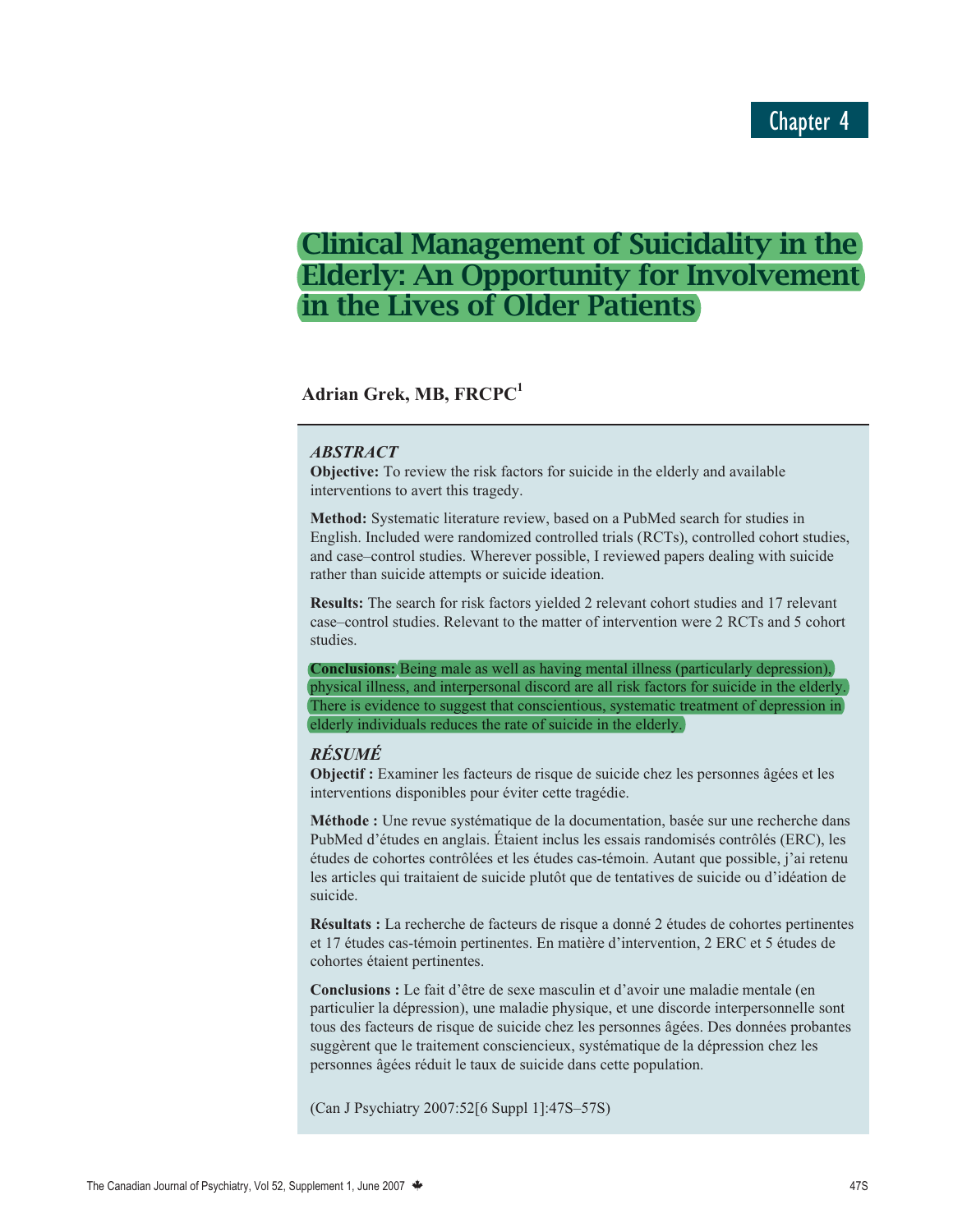*Key Words: suicide, aged, elderly, geriatric, management, treatment, risk factors for suicide, randomized controlled trials, case–control, cohort*

In 2000, there were 3605 suicides at all ages in Canada, a rate<br>of 11.7 per 100 000.<sup>1</sup> That year, 402 of the 3 861 117 In 2000, there were 3605 suicides at all ages in Canada, a rate Canadians aged 65 years or older completed suicide, a rate of 10.4 per 100 000. Suicide accounted for less than one-quarter of 1% of the 169 400 deaths from all causes in this age group.<sup>2</sup>

Among the elderly, the suicide rate was similar for those over and under 75 years of age. Elderly men were much more likely to commit suicide than elderly women.<sup>1</sup> The rate for men aged 65 to 74 years was 16.9 per 100 000, compared with 4.9 per 100 000 for women; for people 75 years or older, the respective rates for men and women were 22.7 and 2.8 per 100 000.

Between 1981 and 2000, the suicide rate declined steadily in Canada, more steeply for the old than for the young (Figure 4.1). The international rates of suicide among the elderly were higher than rates in Canada, for both sexes. They were also higher worldwide than rates in Canada for the male population in other age groups, at least 15 years of age (Figure 4.2).

In addition to the approximately 400 completed suicides that  $\Omega$ <sub>p</sub>ccur among the Canadian elderly each year, about  $(1000)$ people 65 years old or older are admitted to hospital as a result of medically or psychiatrically serious attempts at suicide<sup>5</sup>; there are likely many more suicide attempts that do not result in hospitalization, but this figure is unknown. In 2001–2002, 571 women and 442 men in this age group made suicide attempts serious enough to warrant admission, for rates of 25.3 per 100 000 (women) and 26.7 per 100 000 (men). The rate for the population at large was considerably higher, at 74 per 100 000. The ratio of attempted to completed suicide was 6:1 for elderly women and 1.5:1 for elderly men.<sup>5</sup> In younger people, particularly younger women, this ratio is much higher (Figure 4.3). Presumably, self-injury in men more often has lethal intent than in women.

Suicidal ideation, potentially a prelude to suicide attempts and to suicide itself, is much more prevalent than suicidal behaviour. The Canadian Community Health Survey in 2002 found that, of the 62 000 Canadians aged  $(65 \text{ or older, about } 2\%)$ acknowledged thinking about killing themselves during the previous 12 months.<sup>7</sup> The annual prevalence of suicidal ideation was similar in elderly men and women. People between 25 and 64 years of age were twice as likely to acknowledge thinking of suicide during the previous year.

During any year, or even during a whole career, most Canadian doctors will not often encounter the problem of geriatric suicide. How, then, ought they to realistically incorporate into their practice an approach to the anticipation and prevention of suicide in their elderly patients? As important as

it seems for doctors to know whether their elderly patients are thinking of suicide, asking *unselected* elderly patients whether they have been thinking of killing themselves is likely to be a low-yield strategy. Among the elderly, admitting to suicidal thinking is of relatively low prevalence; among those who think of suicide, a very small proportion actually attempt or complete it. Are there particular subgroups of aged patients whom doctors should be screening for suicidal risk—groups in whom the risk of suicide is higher and among whom pursuing the question is likely to be more fruitful and helpful? Having decided that a patient is at suicidal risk, what should the doctor do?

This paper is a systematic review of controlled studies in the literature that looks for evidence to address the following 2 questions:

- What are the risk factors for suicide in older patients?
- Which interventions are known to reduce the risk of suicide in older patients?

# **Methods**

This systematic review is limited to the medical literature identifiable online through PubMed (starting in 1966), to reports of controlled studies (only randomized controlled trials [RCTs], cohort studies, case–control studies, or metaanalyses of such studies), published in English, with abstracts.

The primary PubMed search term is "suicide." Subsumed under this MeSH topic heading in MEDLINE are the terms "attempted suicide" and "assisted suicide."

In addition to being catalogued under suicide as a major MeSH topic heading, the papers sought for the purposes of this article must be relevant to the elderly. I added MeSH terms that refer to this age group ("aged" and "age factors"), permutations of "text words" (that is, words that appear in the actual PubMed entry) referring to older people, and a list of all the geriatric, psychogeriatric, and gerontological journals that are indexed in PubMed.

Papers have been excluded that were the following publication types: case reports, editorials, reviews, and tutorials.

This electronic filter did not necessarily exclude papers about the young or middle-aged because of the ubiquity of the text words "age" and "aged." Therefore, the titles of the citations were scrutinized to identify those specifically relevant to the aged, and the resulting abstracts cross-checked for relevance and to exclude articles that the abstracts do not describe as RCTs, cohort studies, case–control studies, or metaanalyses of such studies or as studies of completed suicide rather than of suicidal ideation or attempted suicide.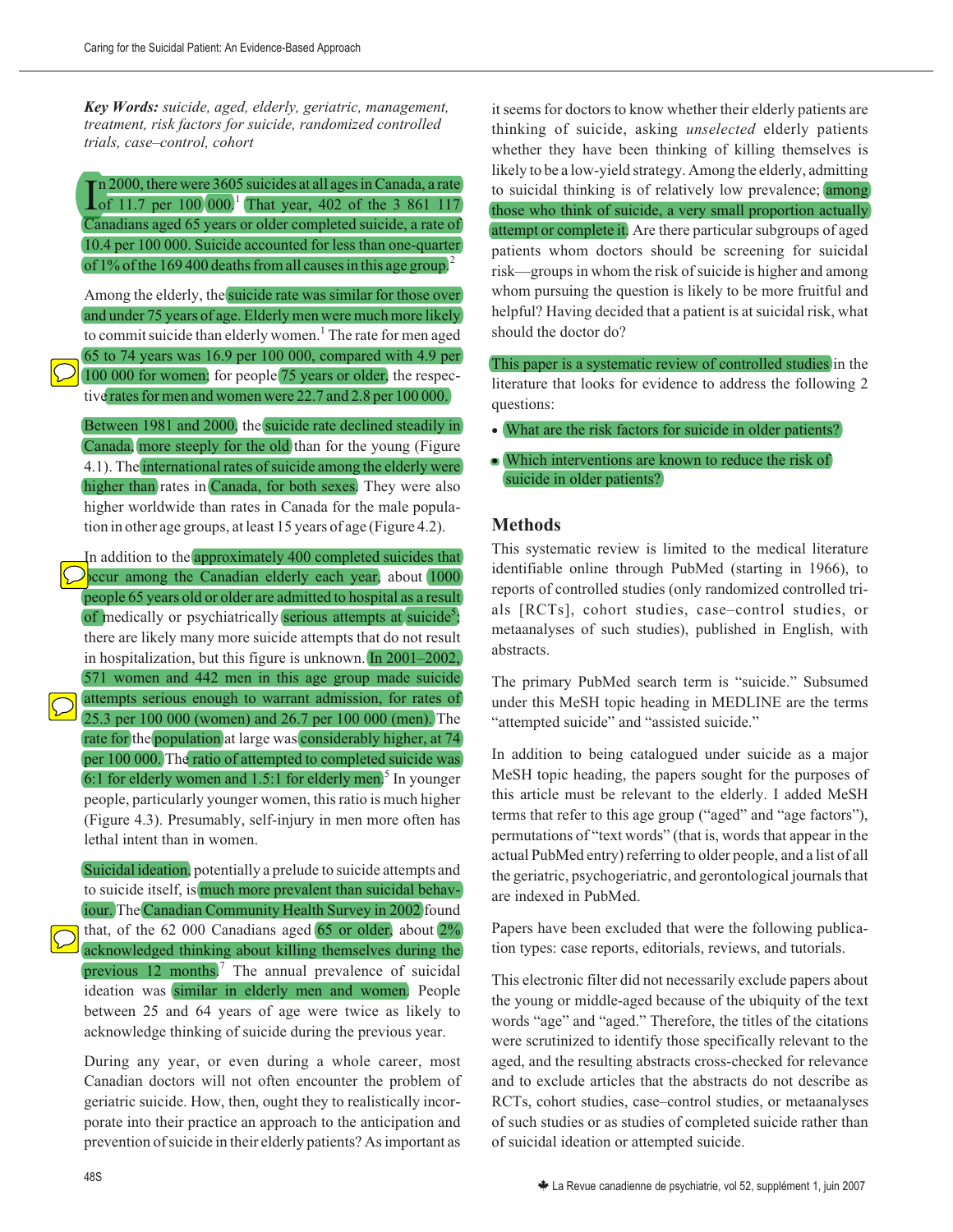

#### **Figure 4.1 Annual incidence of suicide in Canada, per 100 000 people**

Constructed with data from Statistics Canada $^{2,3}$ 

#### **Figure 4.2 Annual incidence of suicide (per 100 000) in Canada, compared with the rest of the world**



Constructed with data from the World Health Organization<sup>1,4</sup>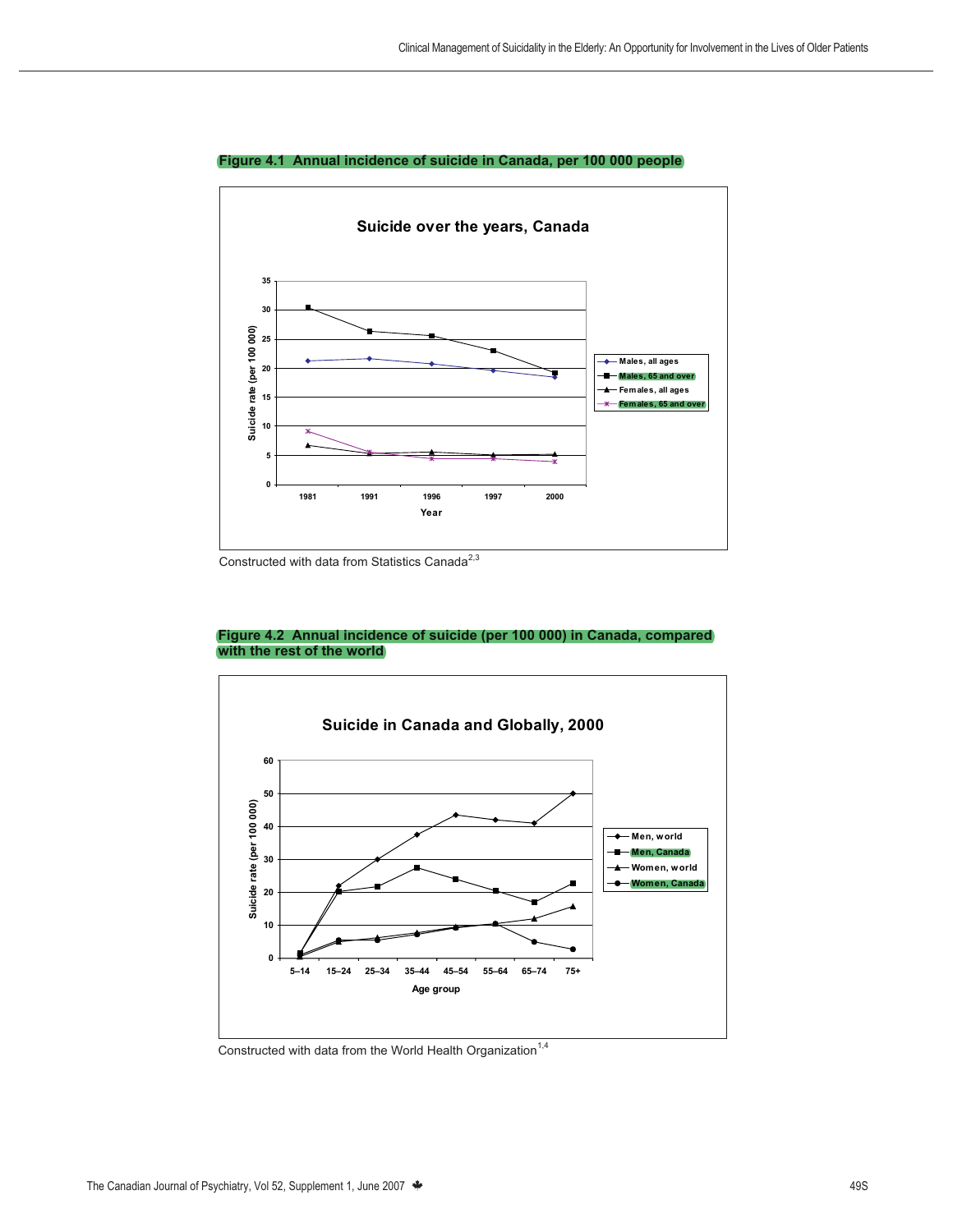#### **Figure 4.3 Attempted and completed suicide, Canada**



Constructed with data from Langlois and Morrison<sup>6</sup>

#### **Results**

The search for risk factors yielded 2 relevant cohort studies,<sup>8,9</sup> and 17 relevant case–control studies. $10-26$  Relevant to the matter of intervention were 2  $\text{RCTs}^{27,28}$  and 5 cohort studies.<sup>29–34</sup> The studies of risk factors for suicide in the elderly are summarized in Table 4.1.

The 2 cohort studies suggest risk factors that are relevant to clinical practice. Starting in the early 1980s, Ross and colleagues invited about 20 000 residents of a retirement community in California (two-thirds of whom were women; median age 73 years) to complete a health survey.<sup>8</sup> The survey included demographic questions and questions about sleep, alcohol and tobacco use, health practices, and "mental outlook." Mental outlook was measured by a 4-point rating on 7 items: clarity of mind, ease in doing things, hope about the future, ease in decision making, feelings of being useful and needed, fullness of life, and enjoyment of things.

Twelve thousand residents agreed to participate and were followed for up to 4 and a half years after completing the questionnaire. During the follow-up period, 10 men and 9 women committed suicide: the risk ratio (relative risk) for men was 2. For other risk factors, the investigators conducted a nested case–control study of the suicides, comparing each case of suicide to 12 age- and sex-matched control subjects alive on the date of the suicide. The strength of such a design is that the data on risk factors were collected prospectively for suicide cases and control subjects, thereby eliminating the possibility of bias in recollecting the details of the lives of the people who killed themselves. However, a case–control study does not produce risk ratios. The association between an outcome and predictor variables is measured as an odds ratio. A risk ratio of 2 for men relative to women means simply that men are twice as likely to commit suicide as women, but (for example) an odds ratio of 6.1 (within 95%CI, 2.0 to 19.0) for a mental outlook score lower than 20 has a different meaning. It implies that people who committed suicide are 6 times more likely to have had a low mental outlook score than people who did not commit suicide. It does not mean that people with a low mental outlook score are 6 times more likely to commit suicide than those with a high mental outlook score. Further, relative frequency measured as an odds ratio implies a different strength of association than when it is measured as a risk ratio.<sup>35</sup> For this example, an odds ratio of 6.1 (95%CI, 2.0 to 19.0) implies a moderate difference between the suicides and those who did not commit suicide, with 95% confidence that the size of the difference lies between small and large. (In contrast, a relative risk of 2 is moderately large and one of 5.7 is very large.)

In Ross's study, poor mental outlook is a reasonable facsimile of depression, and there is a large difference between the rates of depression among suicide victims and among control subjects. There are similar differences between the groups in the proportions who are not married, who sleep badly, or who take more than 3 drinks daily.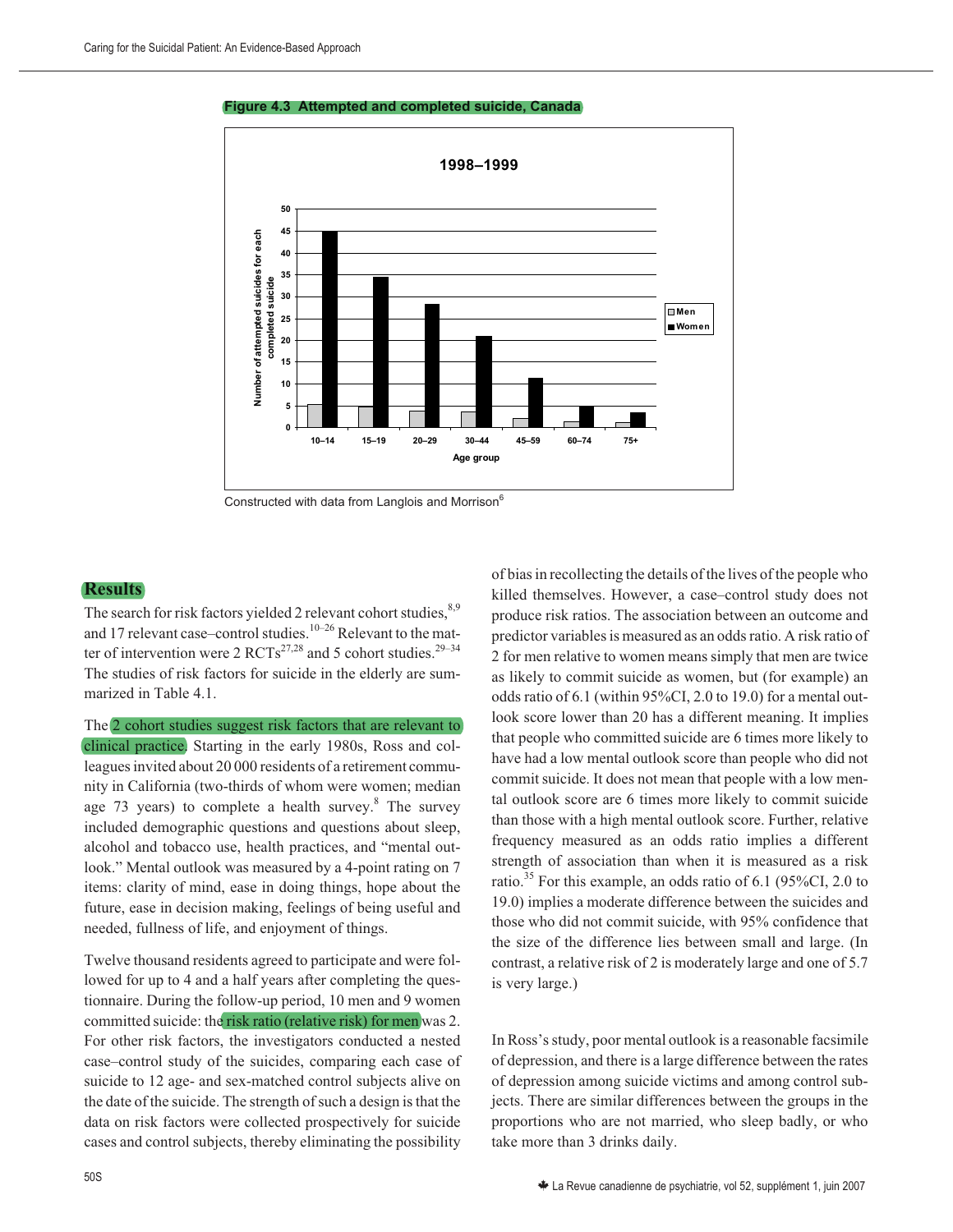|                           |               | Table 4.1 Studies of risk factors for suicide in the elderly |                                                       |                                          |                                            |
|---------------------------|---------------|--------------------------------------------------------------|-------------------------------------------------------|------------------------------------------|--------------------------------------------|
| Paper                     | Type of study | Type of factor                                               | Factor                                                | Strength of<br>association <sup>35</sup> | CI around<br>the measure of<br>association |
| Ross <sup>8</sup>         | Cohort        | Social                                                       | <b>Widowed or divorced</b>                            | <b>Moderate</b>                          | Wide                                       |
|                           |               | Psychological                                                | Sleeping > 9 hours<br>nightly                         | <b>Moderate</b>                          | Wide                                       |
|                           |               | Psychological                                                | Mental outlook score                                  | Moderate                                 | Wide                                       |
|                           |               | Psychological                                                | > 3 drinks daily                                      | <b>Moderate</b>                          | Very wide                                  |
| Turvey <sup>9</sup>       | Cohort        | Social                                                       | Attending religious<br>services at least<br>(monthly) | Small                                    | Narrow                                     |
|                           |               | Social                                                       | Having relatives they<br>feel close to                | Small                                    | Narrow                                     |
|                           |               | Social                                                       | Having friends they<br>feel close to                  | <b>Small</b>                             | Narrow                                     |
|                           |               | Social                                                       | Having friends they<br>see monthly                    | Small                                    | Narrow                                     |
|                           |               | Biological                                                   | <b>Physical health</b><br>perceived as poor           | <b>Small to moderate</b>                 | Narrow                                     |
|                           |               | Psychological                                                | <b>Depressive</b><br>symptoms                         | Small                                    | Narrow                                     |
|                           |               | Psychological                                                | Good sleep                                            | <b>Small</b>                             | Narrow                                     |
| Quan <sup>22</sup>        | Case-control  | Psychological                                                | <b>Depression</b>                                     | <b>Moderate</b>                          | Wide                                       |
|                           |               | Psychological                                                | Other psychiatric<br><i>illness</i>                   | Small                                    | Narrow                                     |
|                           |               | Biological                                                   | Chronic obstructive<br>pulmonary disease              | Small                                    | Narrow                                     |
|                           |               | Biological                                                   | <b>Cancer</b>                                         | (Small)                                  | Narrow                                     |
|                           |               | Biological                                                   | Nonmalignant<br>prostatic disorder                    | Small                                    | Narrow                                     |
| Juurlink <sup>18,19</sup> | Case-control  | Psychological                                                | <b>Bipolar disorder</b>                               | <b>Moderate</b>                          | Wide                                       |
|                           |               | Biological                                                   | Severe pain                                           | <b>Moderate</b>                          | Wide                                       |
|                           |               | Psychological                                                | <b>Depression</b>                                     | <b>Moderate</b>                          | Narrow                                     |
|                           |               | Psychological                                                | <b>Psychotic disorders</b>                            | <b>Small</b>                             | Narrow                                     |
|                           |               | Psychological                                                | <b>Anxiety disorders</b>                              | Small                                    | Narrow                                     |
|                           |               | Biological                                                   | Seizure disorder                                      | Small                                    | Narrow                                     |
|                           |               | Biological                                                   | Moderate pain                                         | Small                                    | Narrow                                     |
|                           |               | Biological                                                   | <b>Congestive heart</b><br>failure                    | Small                                    | Narrow                                     |
|                           |               | Biological                                                   | <b>Chronic obstructive</b><br>pulmonary disease       | Small                                    | Narrow                                     |
|                           |               | Biological                                                   | Serotonin-specific<br>uptake inhibitors               | <b>Moderate</b>                          | Wide                                       |

*continued*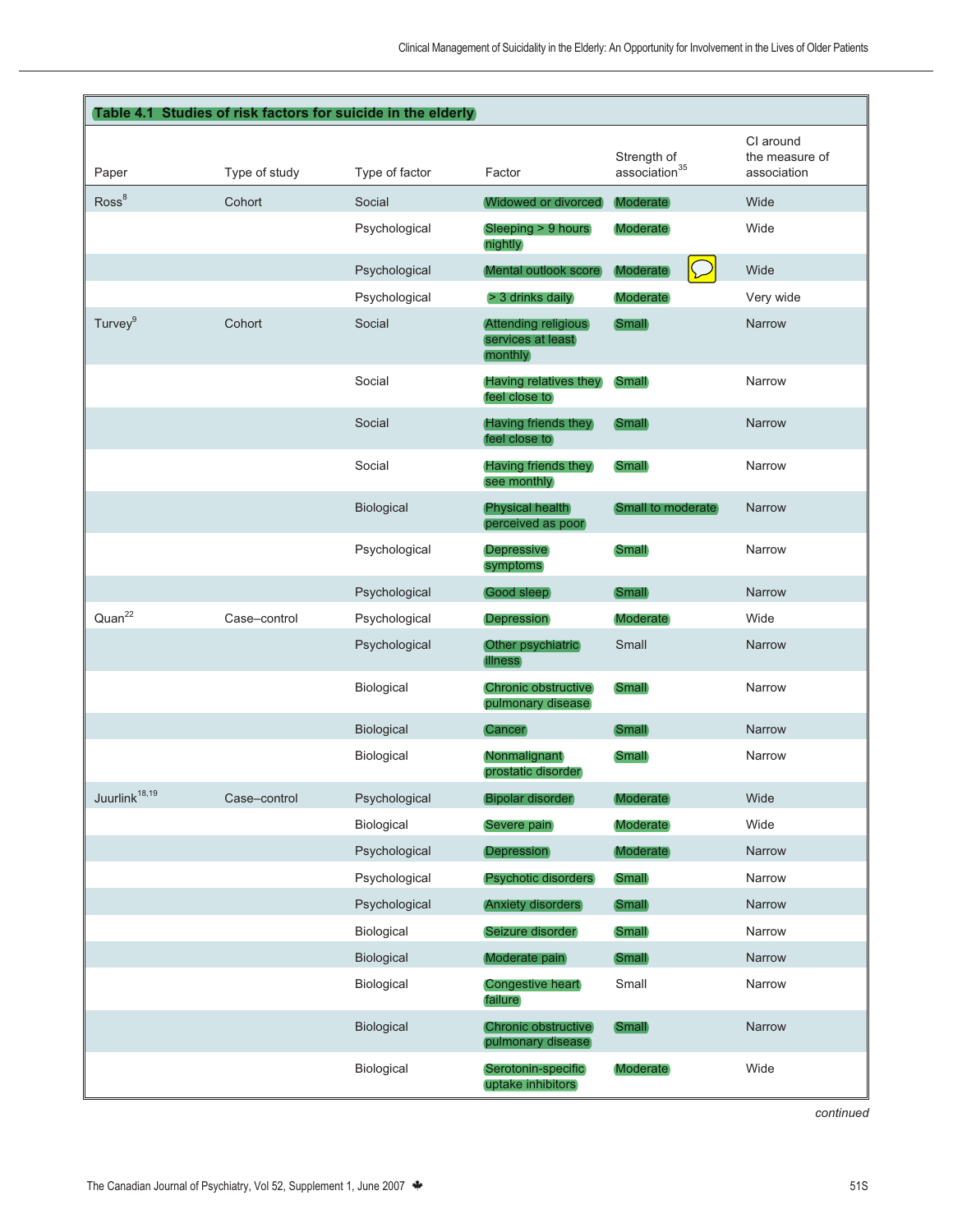| Table 4.1 continued                             |               |                   |                                              |                                          |                                            |  |
|-------------------------------------------------|---------------|-------------------|----------------------------------------------|------------------------------------------|--------------------------------------------|--|
| Paper                                           | Type of study | Type of factor    | Factor                                       | Strength of<br>association <sup>35</sup> | CI around<br>the measure of<br>association |  |
| Beautrais <sup>10</sup>                         | Case-control  | Social            | Limited social<br>network                    | Moderate                                 | Wide                                       |  |
|                                                 |               | Psychological     | Psychiatric<br>admission in the past<br>year | Large                                    | Very wide                                  |  |
|                                                 |               | Psychological     | Mood disorder                                | <b>Very large</b>                        | Very wide                                  |  |
| Duberstein $13,14$                              | Case-control  | Biological        | Perception of severe<br>physical illness     | <b>Moderate</b>                          | Very wide                                  |  |
|                                                 |               | Social            | <b>Single</b>                                | Large                                    | Very wide                                  |  |
|                                                 |               | Social            | <b>Widowed</b>                               | <b>Moderate</b>                          | Wide                                       |  |
|                                                 |               | Social            | Poor social<br>interaction                   | (Moderate)                               | Wide                                       |  |
| Conwell <sup>12</sup>                           | Case-control  | Biological        | Severe physical<br>disease                   | Very large                               | Wide                                       |  |
|                                                 |               | Psychological     | <b>Previous suicide</b><br>attempts          | <b>Large</b>                             | Wide                                       |  |
|                                                 |               | Psychological     | Any mood syndrome                            | Very large                               | Wide                                       |  |
|                                                 |               | Psychological     | Major affective<br>disorder                  | (Very large)                             | Wide                                       |  |
|                                                 |               | Psychological     | Any psychiatric<br>diagnosis                 | Very large                               | Wide                                       |  |
| Rubenowitz <sup>23</sup> and<br>$Waern^{24-26}$ | Case-control  | Psychological     | Major depression,<br>single episode          | <b>Large</b>                             | Very wide                                  |  |
|                                                 |               | Psychological     | Major depression,<br>recurrent               | Very large                               | Very wide                                  |  |
|                                                 |               | Psychological     | Dysthymic disorder                           | <b>Very large</b>                        | Very wide                                  |  |
|                                                 |               | Psychological     | Minor depressive<br>disorder                 | Very large                               | Very wide                                  |  |
|                                                 |               | Psychological     | (Psychotic disorder)                         | Large                                    | Very wide                                  |  |
|                                                 |               | Psychological     | Substance use<br>disorder                    | Very large                               | Very wide                                  |  |
|                                                 |               | Psychological     | Alcohol use disorder<br>(men)                | <b>Moderate</b>                          | Very wide                                  |  |
|                                                 |               | Psychological     | Alcohol use disorder<br>(women)              | Large                                    | Very wide                                  |  |
|                                                 |               | Biological        | Any serious physical<br><b>illness</b>       | <b>Moderate</b>                          | Wide                                       |  |
|                                                 |               | Biological        | <b>Visual impairment</b>                     | Large                                    | Very wide                                  |  |
|                                                 |               | <b>Biological</b> | Malignancy                                   | <b>Moderate</b>                          | Wide                                       |  |
|                                                 |               | Biological        | Neurological<br>disorder                     | Large                                    | Very wide                                  |  |
|                                                 |               | Psychological     | Mental disorder                              | <b>Very large</b>                        | Very wide                                  |  |
|                                                 |               | Social            | <b>Family discord</b>                        | <b>Moderate</b>                          | Very wide                                  |  |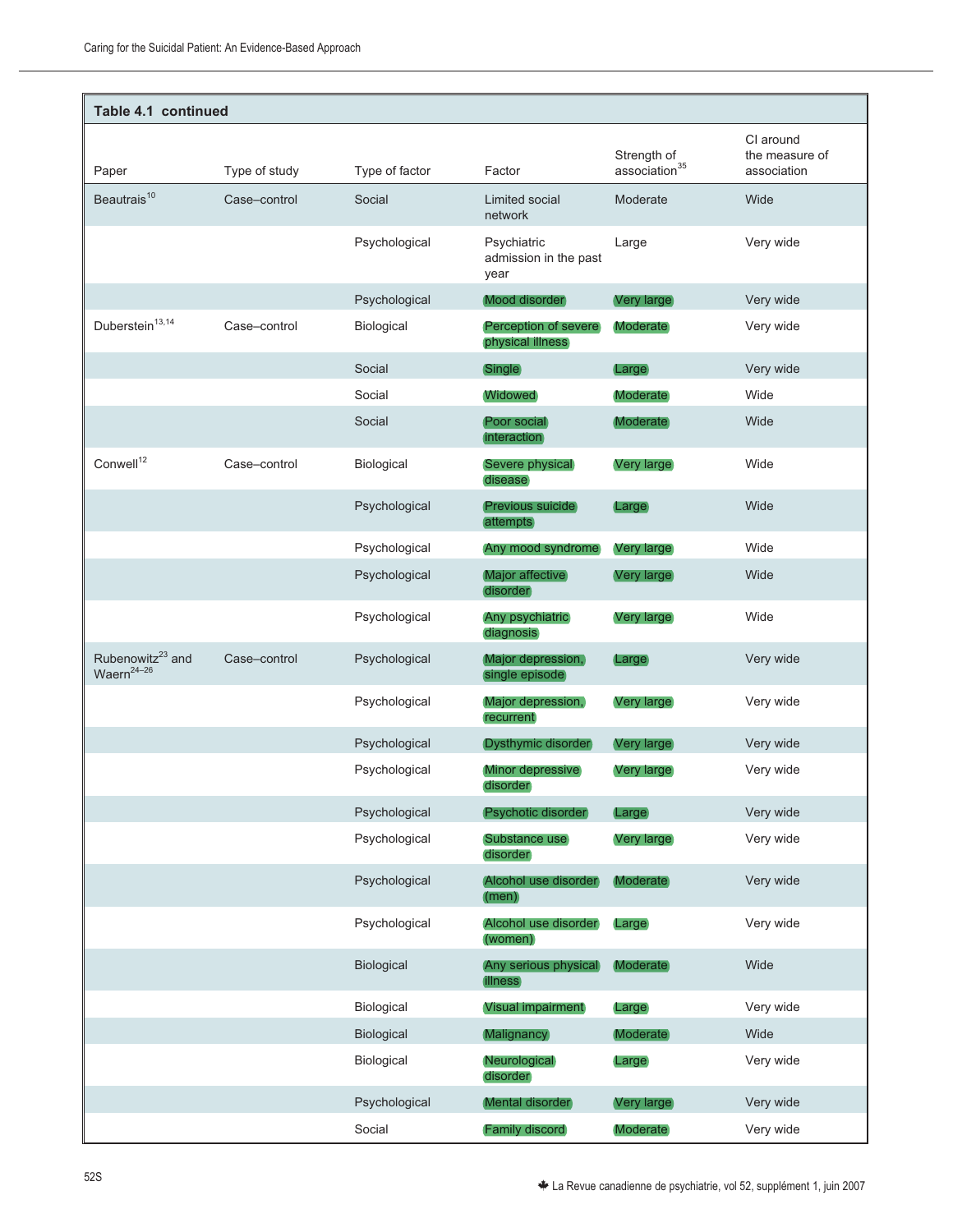| Table 4.1 continued      |               |                |                                                             |                                          |                                            |  |  |
|--------------------------|---------------|----------------|-------------------------------------------------------------|------------------------------------------|--------------------------------------------|--|--|
| Paper                    | Type of study | Type of factor | Factor                                                      | Strength of<br>association <sup>35</sup> | CI around<br>the measure of<br>association |  |  |
| Harwood <sup>16,17</sup> | Case-control  | Psychological  | (Personality disorder)                                      | <b>Moderate</b>                          | Wide                                       |  |  |
|                          |               | Psychological  | Depressive episode                                          | <b>Moderate</b>                          | Wide                                       |  |  |
|                          |               | Psychological  | <b>Bereavement</b><br>$>$ 1 year                            | moderate                                 | Wide                                       |  |  |
|                          |               | Psychological  | <b>Accommodation</b>                                        | <b>Moderate</b>                          | Wide                                       |  |  |
| Chiu <sup>11</sup>       | Case-control  | Psychological  | <b>Previous suicide</b><br>attempt                          | Very large                               | Not given                                  |  |  |
|                          | Case-control  | Psychological  | Depressive disorder                                         | Very large                               | Very wide                                  |  |  |
| Erlangsen <sup>15</sup>  | Case-control  | Psychological  | Affective disorder                                          | Small                                    | Narrow                                     |  |  |
| Kolves <sup>20</sup>     | Case-control  | Psychological  | Alcohol dependence                                          | <b>Moderate</b>                          | Wide                                       |  |  |
| Preville <sup>21</sup>   | Case-control  | Psychological  | (Psychiatric disorder)<br>$\leq 6$ months before<br>(death) | Large                                    | Wide                                       |  |  |

Turvey and colleagues describe a very large prospective study of people aged 65 years or older living at home in several communities in theUnited States.<sup>9</sup> This study also provided an opportunity to assess prospectively the importance of various risk factors for suicide.

Demographic and clinical variables were collected from 14 500 subjects at the beginning of the study and annually thereafter over up to 6 years. Twenty-one suicides occurred during this time, all but one in men. Though the authors do not provide the ratio of men to women in the cohort, it is safe to assume, on the basis of general demographic characteristics, that there were more women than men in the study population and that men were at much higher risk of suicide than women. The authors compared each of the suicide cases with 20 ageand sex-matched control subjects, and produced odds ratios for several risk factors.

There was a small but statistically significant increase in the likelihood of the following factors in the suicide group in comparison with the control group: poor physical health (by self-report), the presence of depressive symptoms, poor sleep, few friends and relatives, and lack of religious participation.

The other studies of risk factors were case-control studies of 2 distinct types: population-based data linkage studies and controlled psychological autopsies.

Data linkage studies of suicide in the elderly were conducted in Alberta<sup>22</sup> and Ontario,<sup>18,19</sup> where the investigators could use databases maintained by the provinces' universal health insurance plans. In these studies, suicide case and control cases were unselected, being drawn consecutively from their respective sources, without the potential for bias; data about the predictor variables had been collected before the suicides occurred and were not subject to recollection bias.

In Alberta, Quan and colleagues used administrative databases from the provincial health insurance plan to compare the rates of several medical illnesses and depression in suicide victims to those in elderly people who died in road accidents.<sup>22</sup> They found a small increase in the rates of several physical conditions among people who committed suicide, compared with those who died in accidents: cancer, chronic lung disease, and nonmalignant prostatic disease; there was a moderate increase in the rate of depression and a small increase in the rates of other psychiatric illnesses. All these differences were statistically significant.

In Ontario, Juurlink and colleagues used population databases to compare the rate of prescription of various drugs in people who commit suicide with that in living age-, sex-, and income-matched control subjects.<sup>18</sup> Patterns of prescriptions were used as markers for 17 conditions thought to be associated with suicide. There was a moderate increase in the rates of markers for severe pain, depression, and bipolar disorder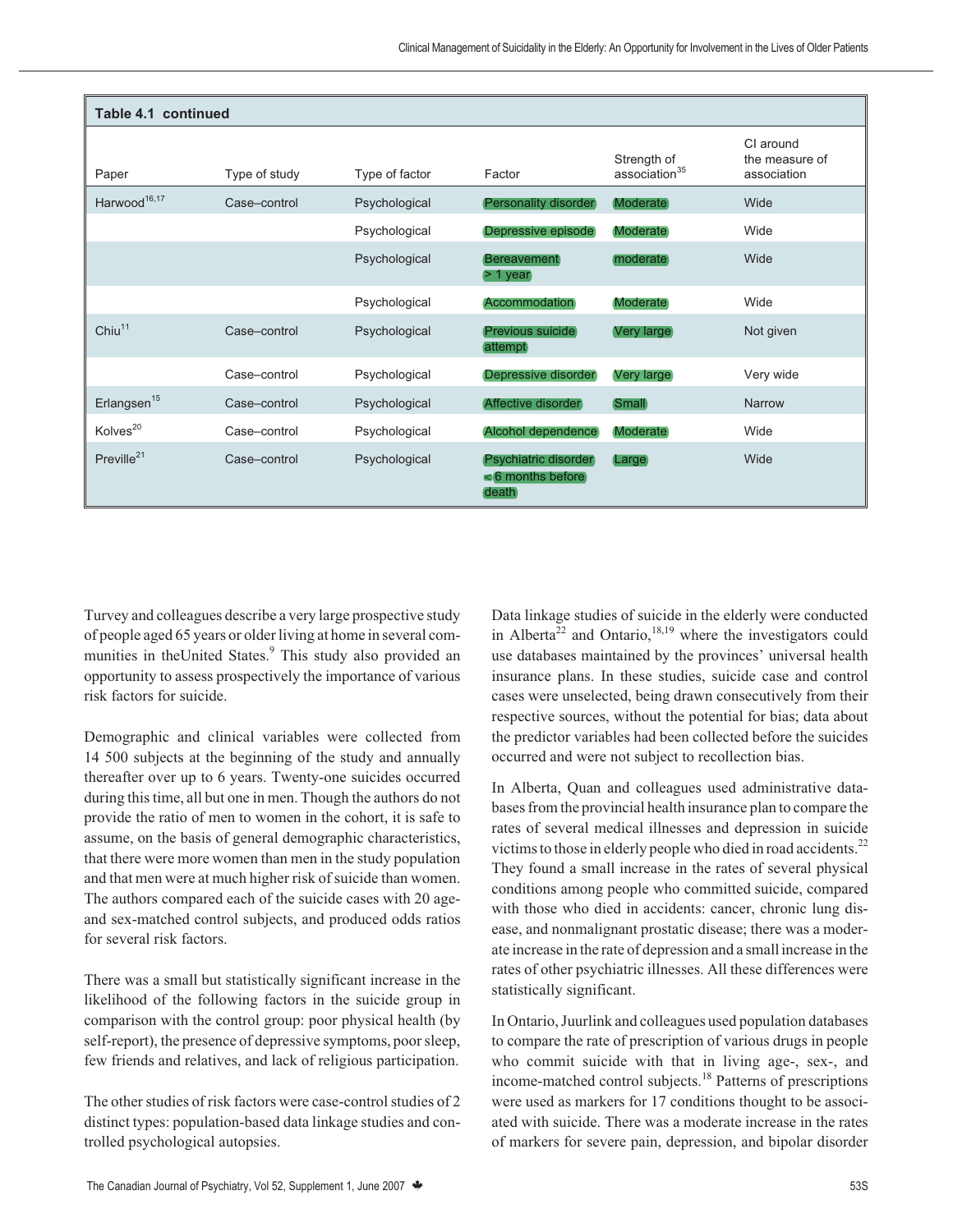among suicide victims compared with control subjects and a small increase in the rates of markers for anxiety disorders, psychotic disorders, epilepsy, congestive heart failure, chronic lung disease, and moderate pain. All these findings were significant.

Later, Juurlink and colleagues returned to the same dataset to examine the relation between suicide and the prescription of selective serotonin reuptake inhibitors (SSRIs), compared with the prescription of other antidepressant drugs. $19$  Among those Ontarians age 66 years and older who had received a prescription for an SSRI within the past month, there was a moderately increased rate of suicide, compared with those who had received a prescription for another antidepressant, even after adjusting for the diagnosis of depression and receipt of psychiatric care. The authors point out, however, that the absolute risk of suicide among people on SSRIs was very low and that suicide was much more common in people who were on no antidepressant at all.

The group of controlled psychological autopsies yielded findings that corroborate the conclusions of the cohort and data-linkage studies, but with more dramatic magnitudes of association. Important as they are, such studies are more liable to bias, because data for suicide cases are collected from proxy informants, who may be biased by their knowledge of the occurrence of the suicides.

In a series of reports involving the same suicide cases and control cases in Göteborg, Sweden, Waern and others found large to very large increases in rates of mental disorders (especially depression and substance abuse) among suicide victims, compared with control subjects, and moderate to large increases in rates of family discord and physical illnesses.<sup>23-26</sup> All these findings were statistically significant, but the confidence intervals were wide.

Two case–control studies emanating from the University of Rochester were conducted on a series of suicide cases, but with control populations differing from study to study.

In the first of these, the investigators compared people who had visited their family doctors within 30 days of committing suicide with elderly primary care patients (of other physicians) in the same county.<sup>12</sup> There was a very large increase in the rate of psychiatric illness, especially depression, in the suicide group, compared with the control group, and a large increase in the rate of previous suicide attempts, previous psychiatric treatment, and severe physical illness. Scores reflecting functional ability were significantly worse in the suicide group than in the control group.

The other Rochester study was of suicide in people over 50 years of age.<sup>13,14</sup> The first report of this study examined the role of stressful life events in suicide.<sup>13</sup> Once the investigators had controlled for socioeconomic and demographic factors and the presence of active mental illness, they could identify only severe illness (perceived as a stressful life event) as a risk factor. The rate of perceived physical illness was moderately greater in suicide victims than in control subjects. In another report on the same study, Duberstein and colleagues found a moderate to large association between unmarried status and limited social interaction on the one hand and suicide on the other, even after adjusting for affective disorder and substance abuse.<sup>14</sup>

Beautrais's case–control study in New Zealand had as cases both suicide victims and the survivors of serious suicide attempts; control subjects were randomly selected living people over 55 years of age.<sup>10</sup> Information on all subjects was obtained via proxies, rather than directly from the control subjects. Adjusting for confounding factors, Beautrais showed that active mood disorders and psychiatric hospitalization during the past year were greatly more common among the suicide cases than in the control group and that a restricted social network was moderately more common. Physical illness was not a factor.

As part of a larger descriptive study, Harwood and colleagues undertook a case–control study in the United Kingdom.<sup>16,17</sup> They found that depression, personality disorder, and accentuated personality traits were moderately more common among suicide victims than among control subjects.<sup>16</sup> In a subsequent paper, they reported that problems relating to bereavement and accommodation were moderately more common in suicide cases than in the control group; financial problems and problems of retirement were also more common among people who committed suicide, but the numbers were too small to allow the calculation of odds ratios and effect sizes.<sup>17</sup>

In Quebec, Preville and colleagues undertook a controlled psychological autopsy study of suicide in the elderly, matching 95 cases with people who had died of natural causes. $21$ Depression, but not physical health problems, socioeconomic status, or social interaction, was more common among the suicide cases. The magnitude of this association was large.

By means of a case–control study, Erlangsen and colleagues examined the characteristics associated with suicide among all older adults admitted to psychiatric wards in Denmark over a 10-year period; they compared patients who committed suicide during their admission or in the first week after discharge with those who did not.<sup>15</sup> Affective disorders were twice as common among patients who committed suicide, an association of small magnitude.

In Estonia, Kolves and colleagues studied the role of alcohol in suicide by means of a case–control psychological autopsy study, comparing suicides during a 1-year period with matched control cases.<sup>20</sup> Among people over 60 years old who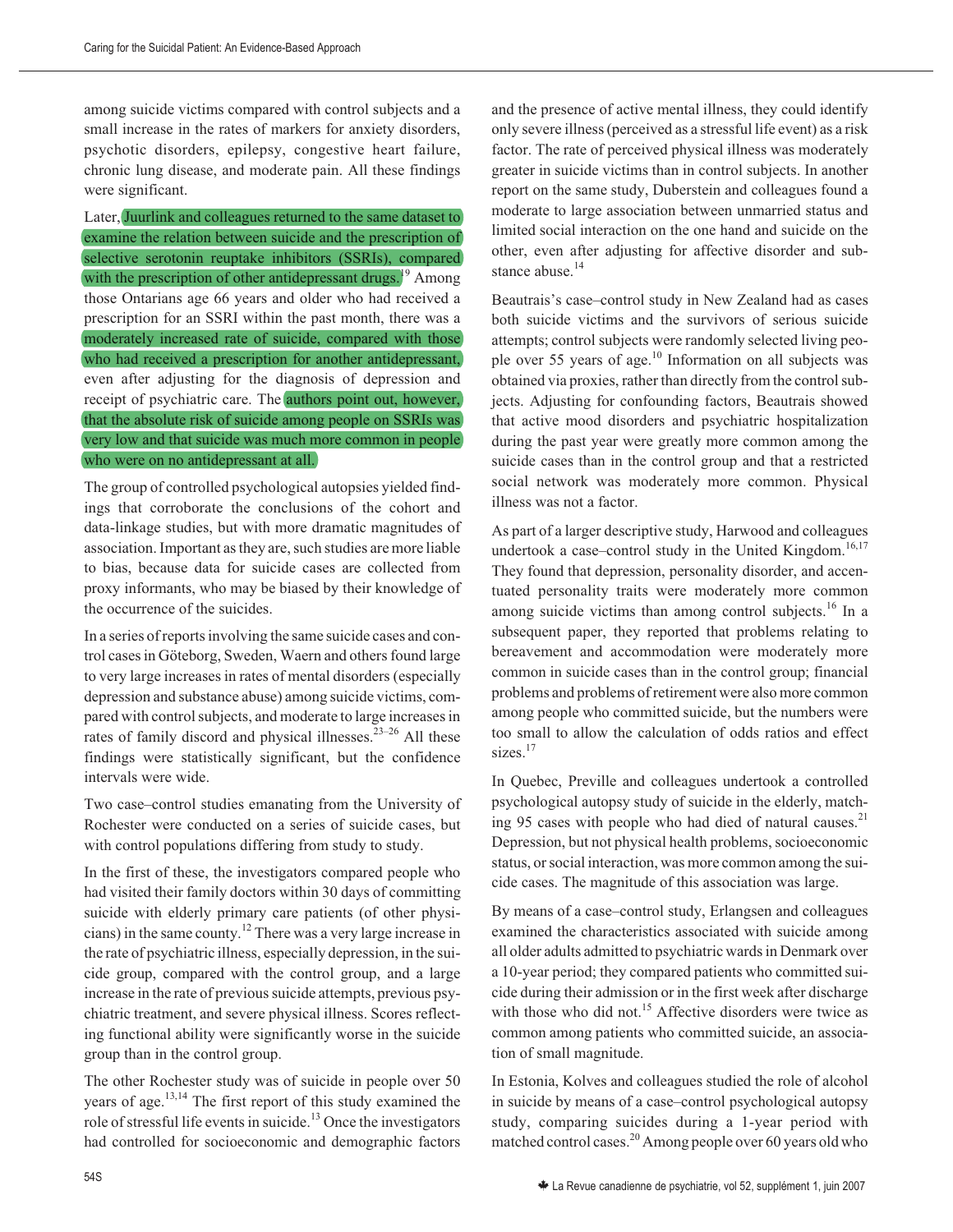had committed suicide, the rate of alcohol dependence was moderately higher than among control subjects.

*Key Point:* Studies of varying methodology suggest that being male, having mental illness (particularly depression), having physical illness, and experiencing interpersonal discord are all risk factors for suicide in the elderly. Some of these risk factors are susceptible to modification.

# *Therapy*

The intervention studies are summarized below.

Bruce and colleagues carried out a randomized trial of a depression management protocol in primary care that involved a standard clinical treatment (citalopram or interpersonal psychotherapy or both) given by practice-based care managers and treatment as usual by a primary care physician (given training on depression and informed when the patient was depressed or had suicidal ideation).<sup>27</sup> The primary outcomes were reductions in suicidal ideation and depressive symptoms. Family practices were randomized to the experimental intervention or to treatment as usual, and patients were followed at 4-month intervals for 1 year. In patients with major depression, suicidal ideation remitted in both the treatment and the control groups, but significantly more quickly in the treatment group. The odds ratio reported in favour of treatment was 2.8 (within 95%CIs of 1.2 and 6.2), suggesting that people in whom suicidal ideation remitted were 3 times as likely to have been on treatment as those in whom it did not. Hopkins would consider this an association of small magnitude.<sup>35</sup>

Unutzer and investigators from project IMPACT (Improving Mood: Promoting Access to Collaborative Treatment for Late-Life Depression) undertook a similar trial<sup>28</sup> at 7 centres in the United States. Primary care patients over 60 years old with major depression or dysthymia were randomized to receive either collaborative care, including a depression care manager, or usual care by their family doctors. The primary outcome was report of suicidal ideation according to a single item from a symptom checklist. Collaborative care consisted of closely supported antidepressant medication management or problem-solving treatment. After 1 year of treatment, the odds ratio for intervention compared with usual care, was 0.54 (95%CI, 0.37 to 0.78). This can be taken to mean that individuals with suicidal ideation were about one-half as likely to have received the experimental treatment as those without suicidal ideation. This association, of small magnitude, persisted 6 months after treatment ended; after 1 year it was somewhat smaller, but still present.

A series of cohort studies by Oyama and others, each set in a different rural Japanese village, compared elderly populations

subjected to a depression program with those in neighbouring municipalities. $30-34$  The program consisted of depression screening, psychoeducation, and unspecified treatment for villagers 65 years old or older. The authors report that the intervention resulted in a three- to fourfold drop in the suicide rate, compared with the historical rate: this was a significant difference and was not seen in the control villages. In general, the effect was more pronounced in women.

**Key Point:** Conscientious, systematic treatment of depression in the elderly reduces suicidal ideation, among other symptoms of depression, and may reduce the rate of suicide.

# **Discussion**

Suicidal thinking, suicidal attempts, and suicide represent instances of lives—expectations, illness, suffering—that have become hard to endure, and physicians should be prepared to recognize patients in such circumstances or at particular risk of them. This is an essential obligation of physicians, not just to prevent the tragedy of suicide but to improve the quality of life of those who contemplate it.

This systematic review of the literature reveals convincing evidence that particular groups of elderly people are at elevated risk of suicide and that the treatment of depression in particular can ameliorate this risk.

Between them, 2 independent, large-scale cohort studies show that depression, the experience of poor physical health, and loneliness put older people at risk of suicide. The association between these states and suicide is real, if small to moderate in size. Numerous case–control studies confirm these associations. Not surprisingly, the case–control studies demonstrate a larger magnitude of association. The evidence produced by case–control studies is considered of lesser quality than that which comes from cohort studies, but the consistency of the findings of the studies found during this search of the literature is noteworthy and important. The case–control studies are of 2 distinct types—population-based data linkage studies on the one hand and controlled psychological autopsies on the other—and both come to the same general conclusions, though the findings are more dramatic for the latter group, in which data about predictive factors were collected retrospectively.

The major risk factors for suicide in the elderly are obvious, if looked for, and it behooves doctors to look for them in their patients. A study by Uncapher and colleagues showed that family doctors are less likely to see the value of identifying or treating suicidal thinking among elderly patients than they are among younger patients.<sup>36</sup> This ageist, pessimistic, and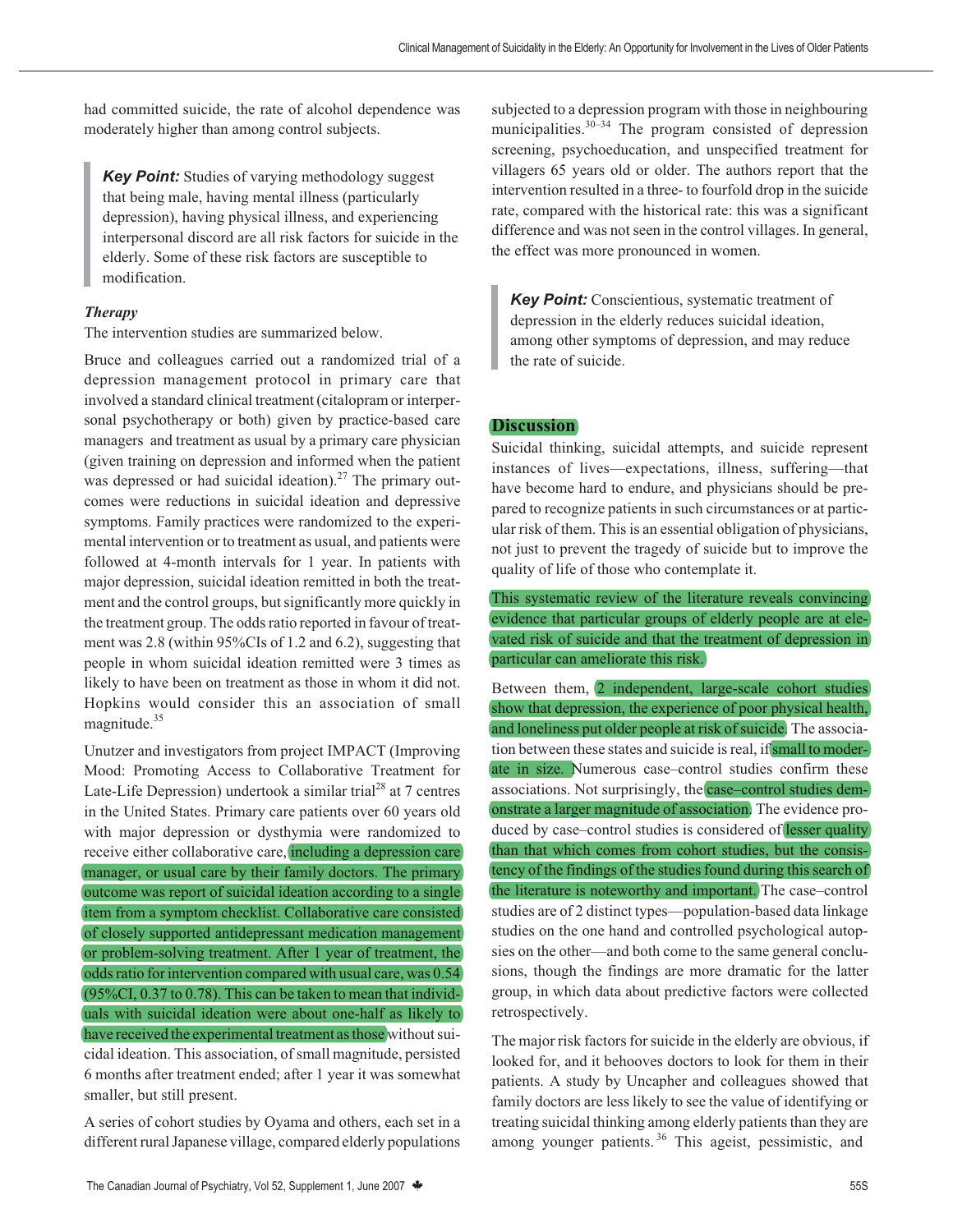nihilistic attitude is unwarranted. Milton and colleagues in England showed that family doctors of patients who had visited them in the weeks before committing suicide had often been unaware of the suicidal state of the patients, not just because the patients had not volunteered the information but because the doctors had not asked and had not made themselves aware of the social circumstances of the patients.<sup>37</sup>

As this systematic review shows, the risk factors for suicide in the elderly are not beyond the field of view of any empathic physician. The spectre of suicide presents to every physician an opportunity to find out what makes each patient's life worth living and the reasons why some patients may feel that life has lost its value. Some of these reasons may be invalid—for example, distorted perceptions of prognosis or self-worth that result from miscommunication or depression. Some of the reasons may be valid (for example, pain, loss, immobility, or barriers to mobility) and susceptible to environmental modification, practical or emotional support, problem solving, or other forms of psychotherapy. Recent reviews by Heisel<sup>38</sup> and Heisel with colleagues<sup>39</sup> and from the Canadian Coalition for Seniors' Mental Health,<sup>40</sup> the American Psychiatric Association, $29$  and the US Preventive Services Task Force $4$ <sup>1</sup> are worth consulting for detailed discussions of suicide assessment, but the assessment of suicidal risk in the elderly requires basic attention to the circumstances, expectations, quality of life, and illness history of every patient:

- With whom does a patient live? What is his or her social network like? How well does he or she get on with family? Do practical barriers prevent socialization?
- Can the patient manage the activities of everyday life? Basic self-care? Housework, shopping, banking, getting out and about? Does he or she have enough help? If not, why not?
- What is the state of the patient's physical health? Does he or she have a serious physical disease—in particular, one serious enough to have required hospitalization recently? Is the patient's perception of the physical illness and the prognosis accurate, and have the nature of the illness and the prognosis and the possibility of management and treatment been clearly explained to dispel the patient's doubts and fears, common in sick people?
- What is the state of the patient's mental health? Have there been previous psychiatric hospitalizations or suicide attempts?
- How much does the patient drink?
- Is prescribed medication misused? In particular, how well is the person sleeping, and is he or she misusing hypnotic medicines?

Related to all the considerations above, and important also in its own right, is the question of whether or not the patient has symptoms of depression. Sadness, pessimism, guilt, loss of pleasure, or social withdrawal may not be volunteered, and must be specifically sought.

If any of the above risk factors are present, it is necessary to inquire about the worth to the patient of his or her life: Is life worth living? What is there to live for? Is the patient oriented toward, anticipating, or planning for events or occasions in the future? What is the patient's attitude toward death? These are not unnatural questions to ask of older patients, especially if one has discovered that they are worried about their health, are lonely, or are not taking pleasure from life. Does the patient wish for death, or even pray for it? Does he or she have thoughts about ending it all? Does he or she have specific plans and, if so, the means to carry out such plans?

Questions about suicide are not always easy to ask, but they are not offensive if asked in the context of an inquiry about a person's circumstances and his or her current experience, fears, and worries. Doctors should not worry about the possibility of suggesting suicide to their patients: it is a far greater problem that doctors are not picking up their patients' distress, even their desperation.

The dearth of RCTs of interventions to reduce the risk of suicide in elderly people is striking and reflects the methodologic challenges inherent in studying interventions to reduce the incidence of an infrequent eventuality. The prospect of useful intervention is perhaps not as barren as the sparse findings of this restrictive systematic review might at first suggest. Suicidal thinking and suicide are features of depression, and there is clearly evidence for the effectiveness of the treatment of depression in the elderly (see, for example, the recent practice guideline published under the auspices of the Royal College of Psychiatrists<sup>42</sup>). Public health interventions to reduce accessibility to or the availability of certain means of suicide may reduce the risk of suicide in older people. Epidemiologic studies by Gunnell and colleagues<sup>43</sup> and by Ludwig and colleagues<sup>44</sup> suggest that, respectively, the detoxification of domestic gas and handgun control legislation may reduce the incidence of suicide in elderly men. Psychosocial support may result in a lower incidence of suicide: De Leo and colleagues in Italy showed a lower rate of suicide as an incidental benefit to elderly homebound subscribers to a telehealth service that provided regular telephonic checkups and needs assessments.<sup>45</sup> If possible, these promising measures should be subject to evaluation by means of RCTs.

The studies by  $Bruce^{27}$  and Unutzer<sup>28</sup> assessing the effectiveness of a multimodal approach to depression in the elderly should provide much encouragement to practising physicians. Depression is worth treating in the elderly, not just in order to reduce suicidal ideation, which is one of the symptoms of depression, and the risk of suicide (quite small during any